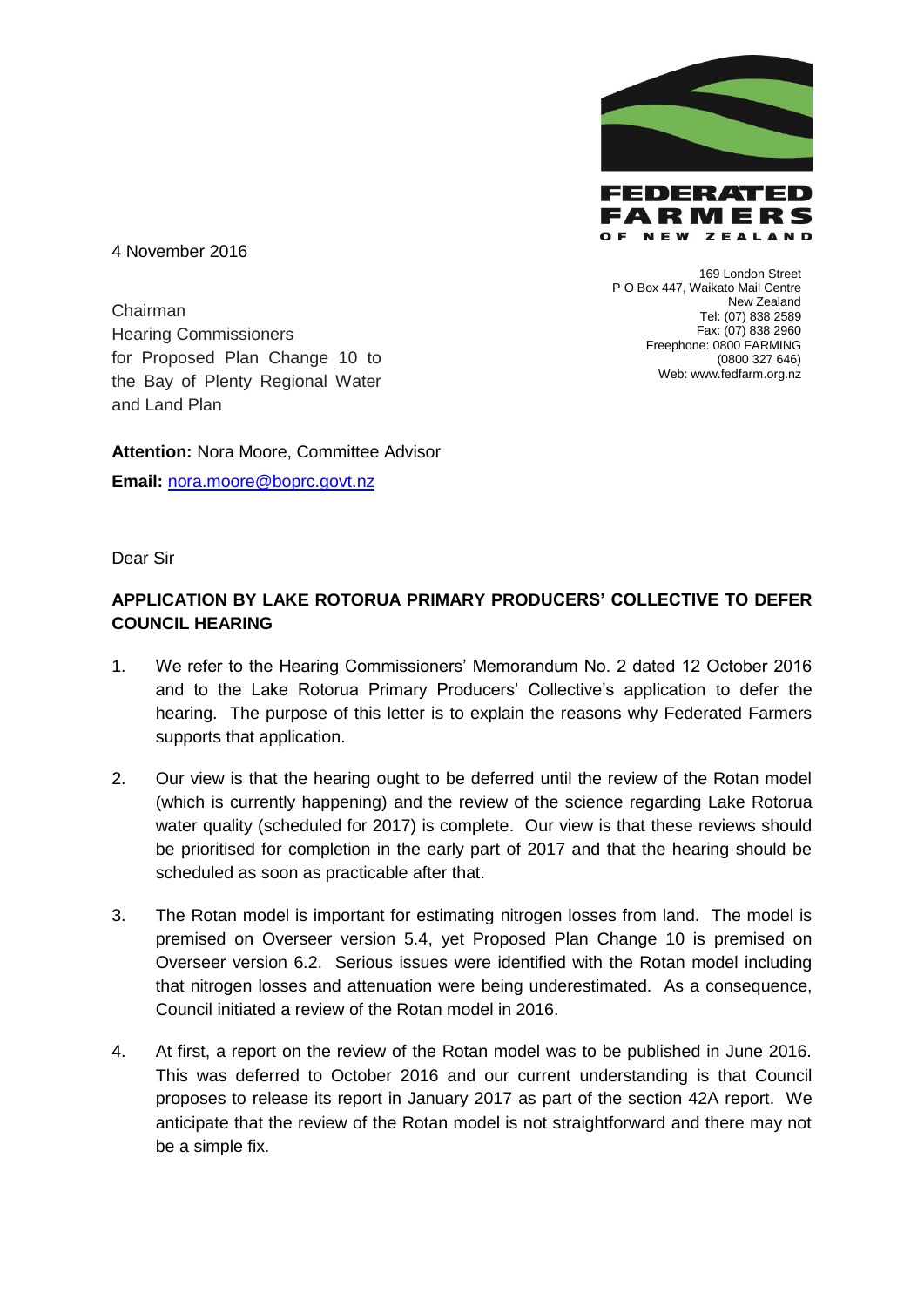- 5. In respect of the science, the TLI target for Lake Rotorua of 4.2 appears to have been adopted in the 1980s. We have not seen any evidence that the target has been reviewed. The current evidence shows long term improvements in the TLI since 2001 and that the TLI target has been met. This suggests that the Regional Land and Water Plan ("RLWP") TLI target and/or the Regional Policy Statement ("RPS") nitrogen load reduction target required to achieve the TLI need to be reviewed.
- 6. Proposed Plan Change 10 is premised on both of these targets and Council's position is that these targets are out of scope for submission. Any changes in the science (and the evidence indicates that the science is very different from that which supported the RPS and RWLP targets) will have significant implications for Proposed Plan Change 10.
- 7. Council has signalled an intention to review the science in 2017. However, our current understanding is that Council intends to await the outcome of the March 2017 hearing before progressing that review.
- 8. Federated Farmers' strong view is that policies and rules need to be based on robust and sound evidence and science. Our fundamental concern with Proposed Plan Change 10 is that it is premised on science that we all know is out of date. Our concern with proceeding to hearing without providing an opportunity for the science to be reviewed is that this will be a waste of time and resources because the Plan Change will need to be revisited once the science review is complete.
- 9. From the submission and further submission process it is evident that there is strong opposition to Proposed Plan Change 10 from various sectors of the community. The consistent theme is the need to review and update the science. The strong feeling in the community is that things have moved on since the TLI and nitrogen targets were set. The strong view of the community is that it is imperative to get the science correct before introducing a management regime that will have drastic consequences for land use.
- 10. Our view is that deferring the hearing to allow the science review to be completed will help to resolve a lot of these issues. The science review is imminent. It will likely result in parties reaching agreed positions. This will narrow the focus of any hearing and help to facilitate community support of any proposed changes.
- 11. We understand Council's desire to create certainty for landowners and to ensure that the incentives fund (by which \$40 million is available as an incentive to remove up to 100 tonnes of nitrogen from the catchment) is not lost. However, our concern is that proceeding with the hearing in March 2017 will not achieve these outcomes.